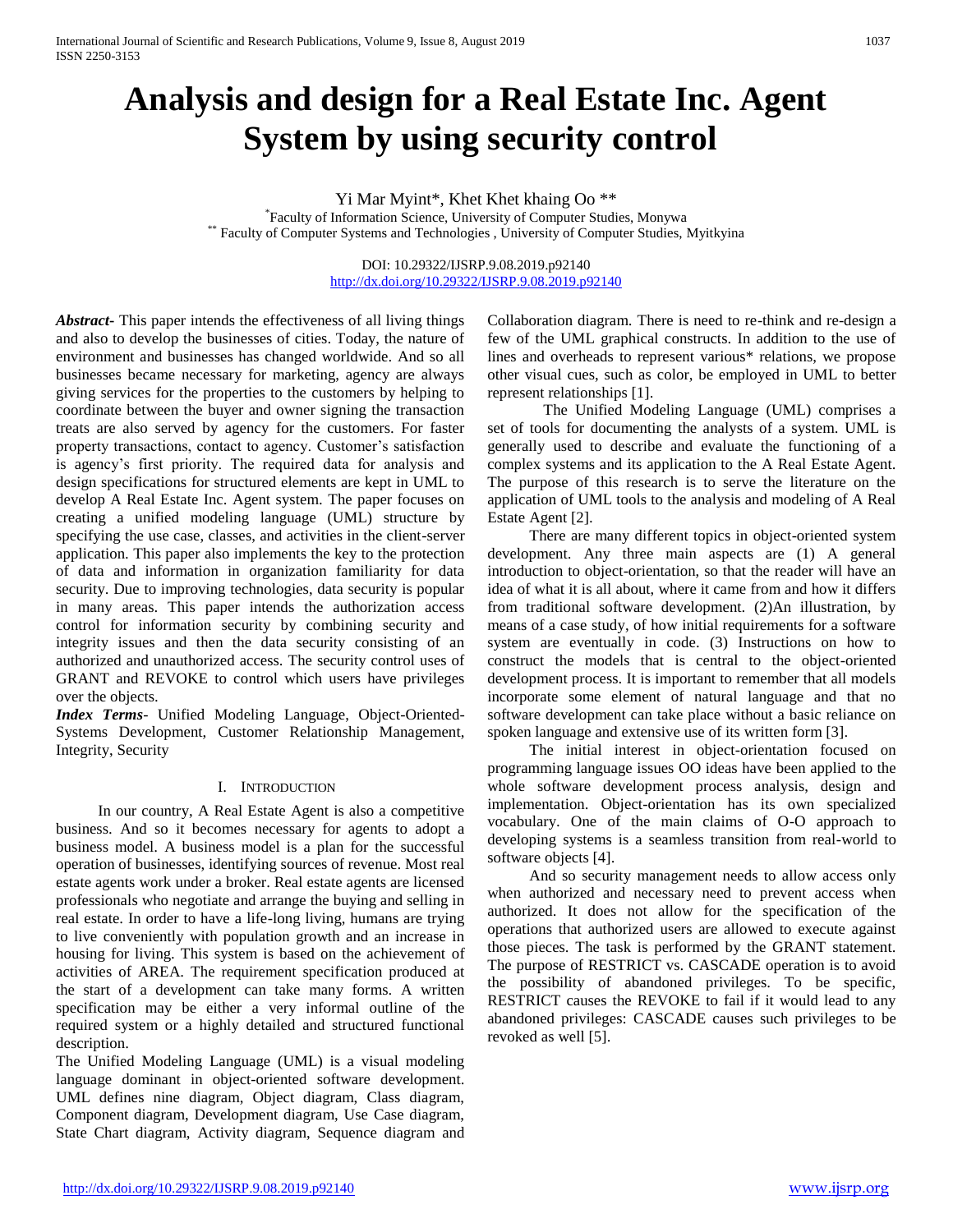## II. BACKGROUND AND RELATED WORK

The purpose of this paper is to serve the literature on the application of UML tools to the analysis and modeling of A Real Estate Agent system.

The Unified Modeling Language (UML) is a graphical language. The UML gives a standard way to write a system's blue-prints, covering conceptual things, such as business processed system functions as well as concrete things, such as classes written in a specific programming language, database schemes, and reusable software components. The Unified Modeling Language is a general purpose visual modeling language that is used to specify, visualize, construct and document the architecture of a software system. It is used to understand design, browses, configure, maintain and control information about such systems. It is intends for use with all development methods, life cycle stages, application domains, and media. The UML captures information about the state structure and dynamic behavior of a system [6].

Changing economic conditions and promotional dependence through the use case of intimate customer knowledge are become competitions. Knowledge gained through relationship development and past marketing programs. Customer relationship management is an approach to manage a company interaction with current and potential customers. It uses data analysis about customer history with a company to improve business relationship with customers, specifically focusing on customer retention and ultimately driving sales growth [7].

The main purpose of UML is object-oriented software design. Nowadays, UML is widely used and is one of the most powerful and feasible notations available for software modeling and design. It helps to manage complexity, reduce manufacturing time and improve system quality [8].

The mission of the Estate Agency Affairs Board of South Africa is to ensure that the integrity of the transaction between the estate agent and consumer is of a high standard by regulation, protection, guiding and enhancing the conduct of the estate agent's profession in South Africa through registration and issue of fidelity fund certificates and practical experience required by estate agents and instituting disciplinary proceeding against offending estate agents; conducting regular inspections of estate agencies; management preservation and control of the Estate Agents Fidelity Fund; and action as the supervisory body for the estate agency sector [9].

#### III. APPLICATION DESIGN

### A. Unified Modeling Language

The UML is a graphical notation of a software system that helps in describing the designing software systems, particularly software systems built using the object-oriented (OO) style. UML defines a number of primitive data types and also provides a mechanism whereby new types can be defined. Data types represent simple, unstructured kinds of data such as numeric, character and Boolean values. Data types are commonly used to specify the type of an attribute or an operation parameter in a class.

#### B. Use Case

A use case is a description of a set of sequences of actions, including variants that a system performs to yield an observable result of value to an actor. Use cases are the different tasks that a system is users can perform using the system. Every use case must have a name that distinguishes it from other use case. A name is a textual string. Actor may be connected to use case only by association. An association between an actor and a use case indicates that the actor and the use case communicate with one another, each are possibly sending and receiving messages. The included stereotype is used in the case where one use case 'calls' another at some point in its execution. The direction of a  $\ll$ include>> relationship is to the use case. A use case is more than simply a description of part of the systems functionally. The extra is sometimes described by saying that a use case describes what the system can do for a particular user. Use cases are the different tasks that a system's users can perform using the system.

#### C. Use-Case-Driven

Use Cases are used as a primary artifact for establishing the desired behavior of the system, for verifying and validating the system's architecture, for testing and for communication among the stakeholders of the project. This use case driven, architecture-centric, and iterative/incremental process can be broken into phases. A phase is the span of time between two major milestones of the process, when a well-defined set of objectives are met, artifacts are completed, and decisions are made whether to move into the next phase. To identify objects of a system and their behaviors, the lowest level of executable use cases is further analyzed with a sequence and collaboration diagram pair. By walking through the steps, you can determine what objects are necessary for the steps to take place.

### D. Customer Relationship Management

There are many definitions for CRM, and the bestpractice companies adopt are that is shared across the organization. Otherwise, the very term "CRM" will conjure up many things to different people and lead to confusion. These companies see CRM as a series of strategies and processes that support and execute a relationship vision for the enterprise. In their eyes, CRM is a series of strategies and processes that create new and mutual value for individual customers, builds preference for their organizations and improves business results over a lifetime of association with their customers.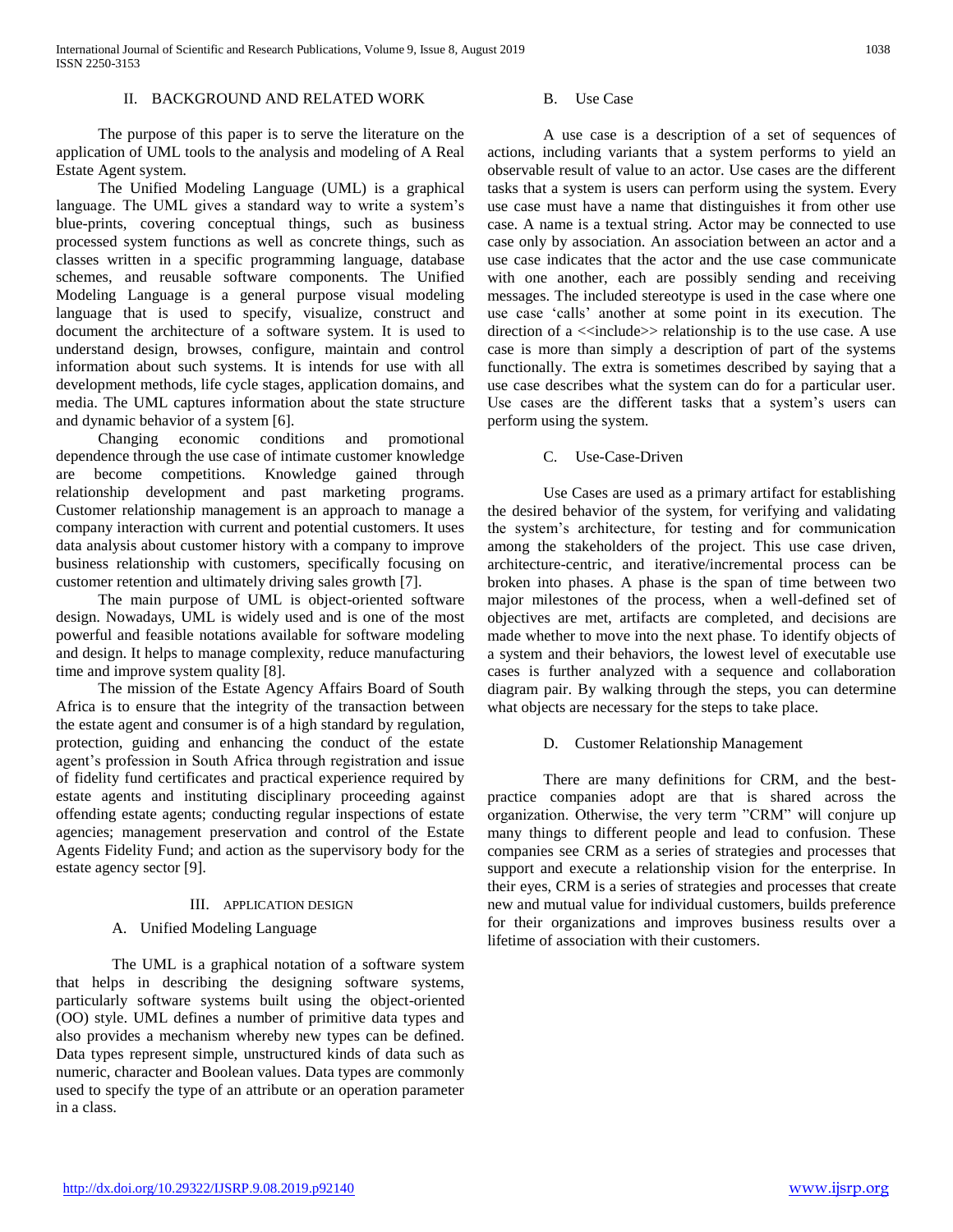

## **Figure 1. Use Case Diagram for a Real Estate Inc. Agent System**

In the use case diagram, there are three actors: AREI agent, seller and customer. When the seller wants to sale the house, he can sign a contact and provide house information to AREI agent. This formation is kept in a database by AREI, and subset of this information is sent to citywide multiple listing services used by all real estate agents. AREI works with two types of potential buyers. Some buyers have an interest in one specific house. In this case, AREI prints information from its database, which the real estate agent uses to help show the house to the buyer. Other buyers seek AREI's advice in finding a house that meets their needs. In this case, the buyer completes a buyer information form that is entered into a buyer database and AREI use its information to search AREI's database and the multiple listing services for house that meet their needs.



**Figure 2. Class Diagram for a Real Estate Agent System**

In the class diagram, there are six classes: Customer, AREI system, Agent, House, Building and Land. House, Building and Land are included in AREI system. One or more customers contact to AREI system when they want to buy house. AREI system organized many agents.

| <b>Multiplicities</b> | <b>Meaning</b>            |
|-----------------------|---------------------------|
| 0.1                   | Zero or one instance      |
| $0.0*$ or $*$         | No limit on the number of |
|                       | instances(including none) |
|                       | Exactly one instance      |
|                       | At least one instance     |

**Table1. Multiplicities and Association for the Class Diagram**



**Figure 3. AREI Class Diagram**

In the class diagram, one or more customer contact to Agent. One or more agent has many types of estate. One owner owns many types of estate. The agent also joins the customer and owner. When the customer and owner are convenient, they make registration for the estate.



## **Figure 4. State Diagram for a Real Estate Agent System**

AREI system kept, sent and print house information and then search and show house information. The customer contact to AREI easily.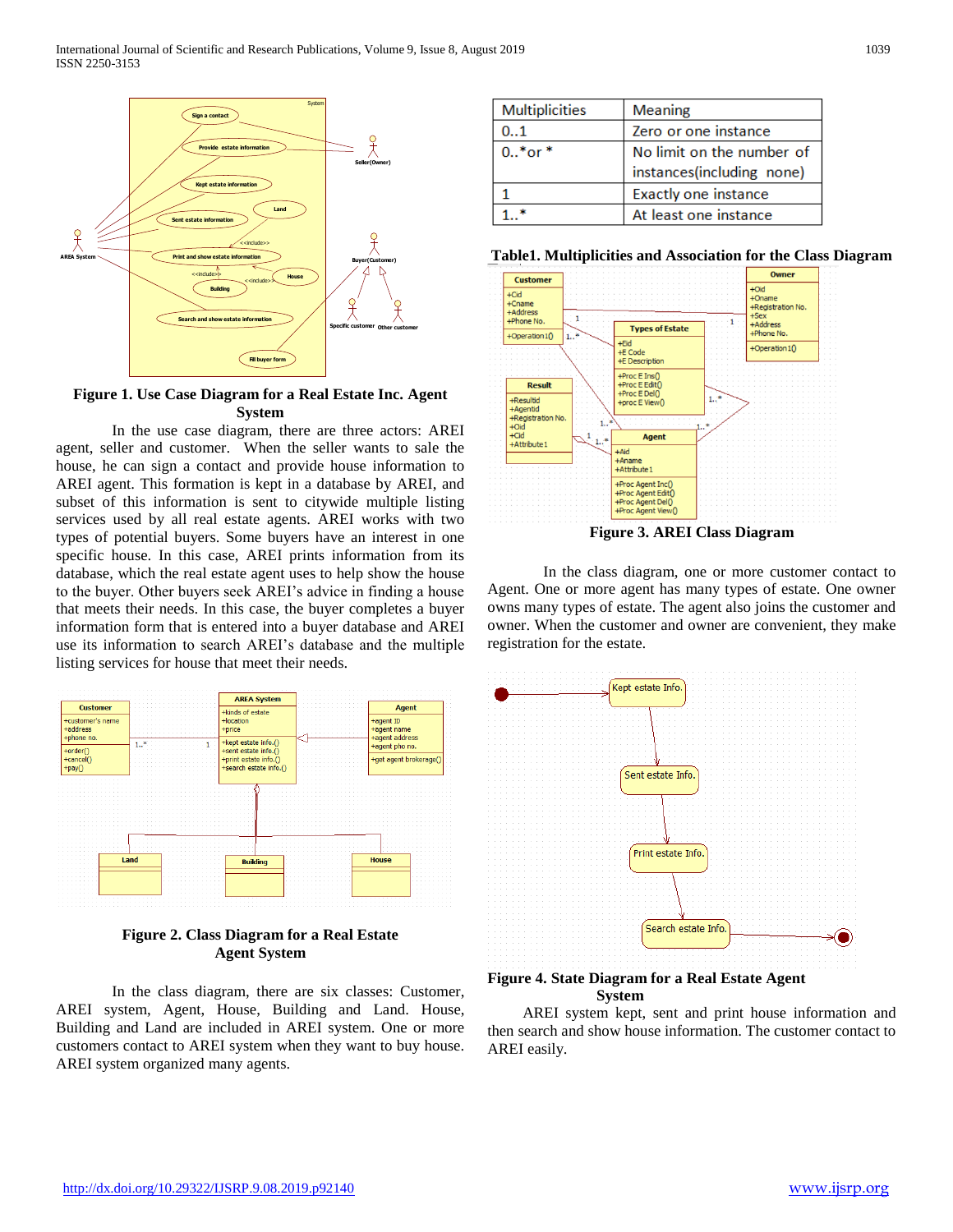

**Figure 5. Sequence Diagram for a Real Estate Agent System**

When the customer contacts the AREI, AREI checks to itself for the type of estate and then inquires the owner. If OK, reply to customer. And then customer prepares data for registration.



**Figure 6. A dependency between two classes**



**Figure 7. The transitivity of usage dependencies**

# IV. RELATIONAL DATABASE

# **A. System Description**

**MySQ**L: MySQL is an open source relational databases management system (RDBMS). SQL language is a domain specific language used in programming and designed for ranging data held in a relational database management system (RDBMS), or for stream processing in a relational data stream management system (RDSMS). It is particularly useful in handling structured data where there are relations between different editions variables of the data. SQL offers two main advantages over older read/write APLs like ISAM or VSAM. First, it introduced the concept of accessing many records with are single command; and second, it eliminates the need to specify how to reach a record, eg. with or without an index.

**Database**: Database systems focus on basic such as data models, especially the relational data model, query languages, query optimization and processing, indicates and other specialized data structures, as well as transactions and concurrency control.

# **B. Integrity and Security**

In the system, using permission control with "GRANT" and "WITH GRANT OPTION" controls commands keys which

Dependencies are really defined in UML by what they are not: a dependency depicts a relationship between model elements that is not an association or a generalization or realization relationship.

. The Unified Process defines a similar categorization of objects, by distinguishing boundary, control and entity objects. Entity objects, like model objects in MVC, are responsible for maintaining data, but boundary and control objects are characterized slightly differently from views and controllers.



**Figure 8. Owner don't permit for service to AREI**

When owner don't want to service, the agency cannot service for owner's estates.

privileges over which objects. "REVOKE" option is to control which users have which privileges over which objects base tables and views. There are two classes asset sensitivity such as restricted and unrestricted. So, asset characterization helps data appropriately to ward protection assets. If specified, refers to that INSERTS and UPDTE on the view will be rejected if any integrity constraint implies by the view-defining expression. The view is also the chosen method to grant privileges on selected

row and column subsets, or to grant access, the user may define a view of the table and grant that view.

### **Grant Command**

GRANT privileges ON object TO users [WITH GRANT OPTION].

The following privileges can be specified.

SELECT: can read all columns (including those added later via ALTER TABLE command)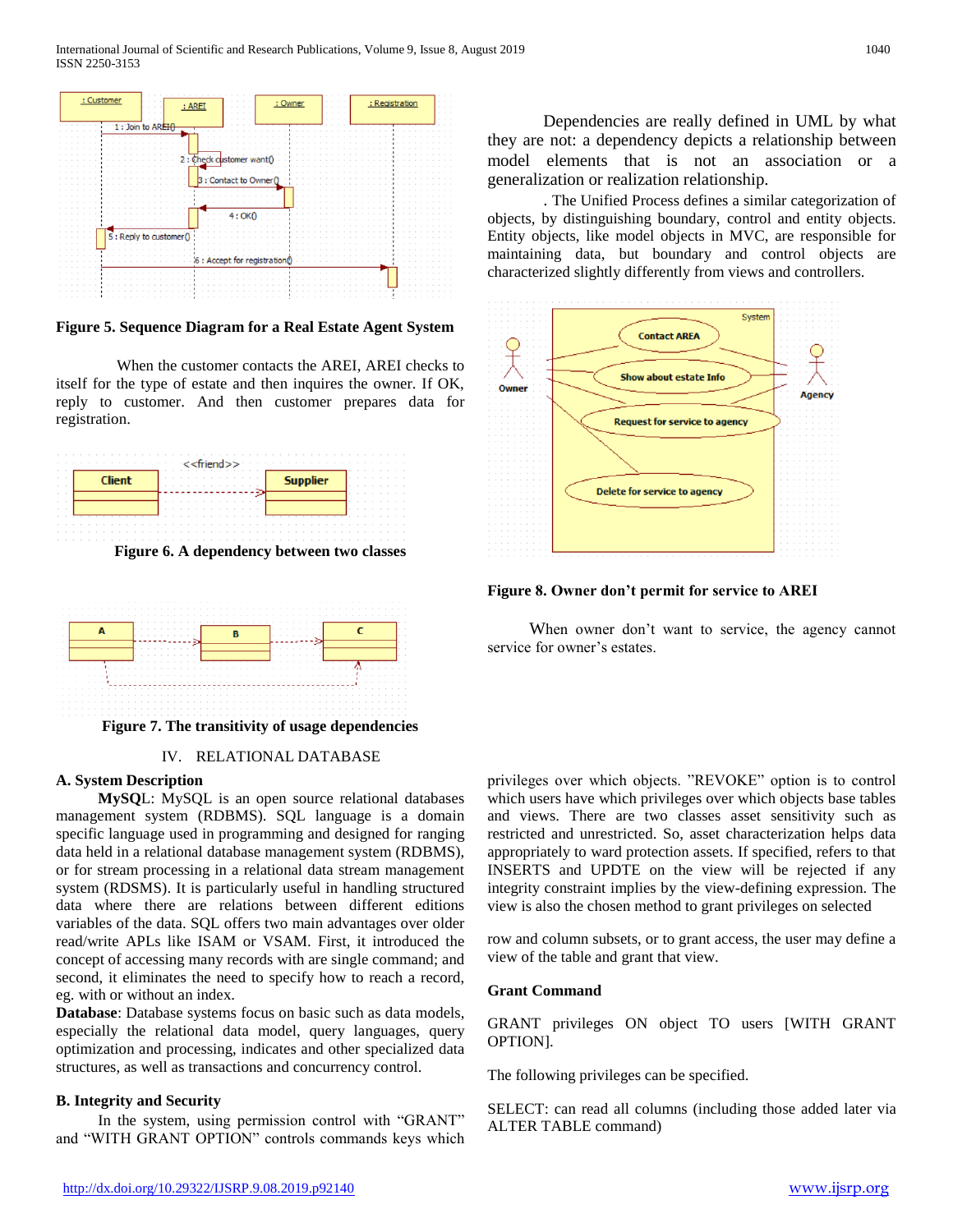INSERT: (col-name): can insert tuples with non-null or nondefault value in this column.

DELETE: can delete tuples

REFERENCES (col-name): can define foreign key (in other tables) that refers to this column.

If a user has a privilege with the GRANT OPTION, he can pass privilege on to other users.

(With or without passing on the GRANT OPTION)

Only owner can execute

CREATE, ALTER and DROP

# **Revoke Command**

If users A grants some privilege to some privilege to some other user B, user A can subsequently revoke that privilege from user B. Revoking privileges is done by means of the REVOKE statement- syntax.

REVOKE GRANT OPTION FOR]<privilege commalist>

ON <object>

FROM <user ID commalist><option>

Security refers to the protection of data against unauthorized disclosure, alteration, or destruction. Integrity refers to the accuracy or validity of that data. Security is enforced by the DBMS's security subsystem, which checks all access requests against the security constraints stored in the system catalog.

In particular, the use of views to hide information, and the use of **GRANT** and **REVOKE** to control which users have which privileges over which objects base tables and views.

# V. IMPLEMENTATION OF SECURITY CONTROL

**Table 1. Estate**

| EID            | Street               | Address | Price      |
|----------------|----------------------|---------|------------|
| E1             | <b>Main Street</b>   | Monywa  | \$10000000 |
| E2             | San Pya Street       | Monywa  | \$0000000  |
| E <sub>3</sub> | <b>Yinmar Street</b> | Monywa  | \$30000000 |
| E4             | <b>Thazin Street</b> | Monywa  | \$25000000 |

| OID            | Oname              | Address  | EID            |
|----------------|--------------------|----------|----------------|
| O <sub>1</sub> | <b>U</b> Tin Myint | Monywa   | E1             |
| O <sub>2</sub> | U Min Kyi          | Mandalay | E2             |
| O <sub>3</sub> | Daw Win Nu         | Yangon   | E <sub>3</sub> |
| O4             | U Tun Aung         | Myinmu   | F4             |

**Table 3. Buyer**

| Buyer<br>ID    | <b>B</b> name    | Address  | <b>EID</b> |
|----------------|------------------|----------|------------|
| B <sub>1</sub> | <b>U</b> Hla New | Yangon   | E2         |
| B <sub>2</sub> | Daw San San      | Monywa   | E1         |
| B <sub>3</sub> | Daw Yamin        | Mandalay | E4         |
| B4             | U Tun Min        | Magway   | E3         |

# **Table 4. Agency**

| AgencyID            | BuyerID        | Owner-ID       | EID |
|---------------------|----------------|----------------|-----|
| Agency1             | B <sub>3</sub> | O <sub>1</sub> | E1  |
| Agency <sub>2</sub> | B <sub>1</sub> | O4             | E4  |
| Agency <sub>3</sub> | B2             | O <sub>3</sub> | E3  |
| Agency4             | B4             | O2             | E2  |

 Create table Insert\_log(Action\_type char(10), modified date timestamp) Delimiter // Create trigger Owner\_trigger After insert on Owner For each row Begin Insert into insert\_log(Action\_type) values('insert');